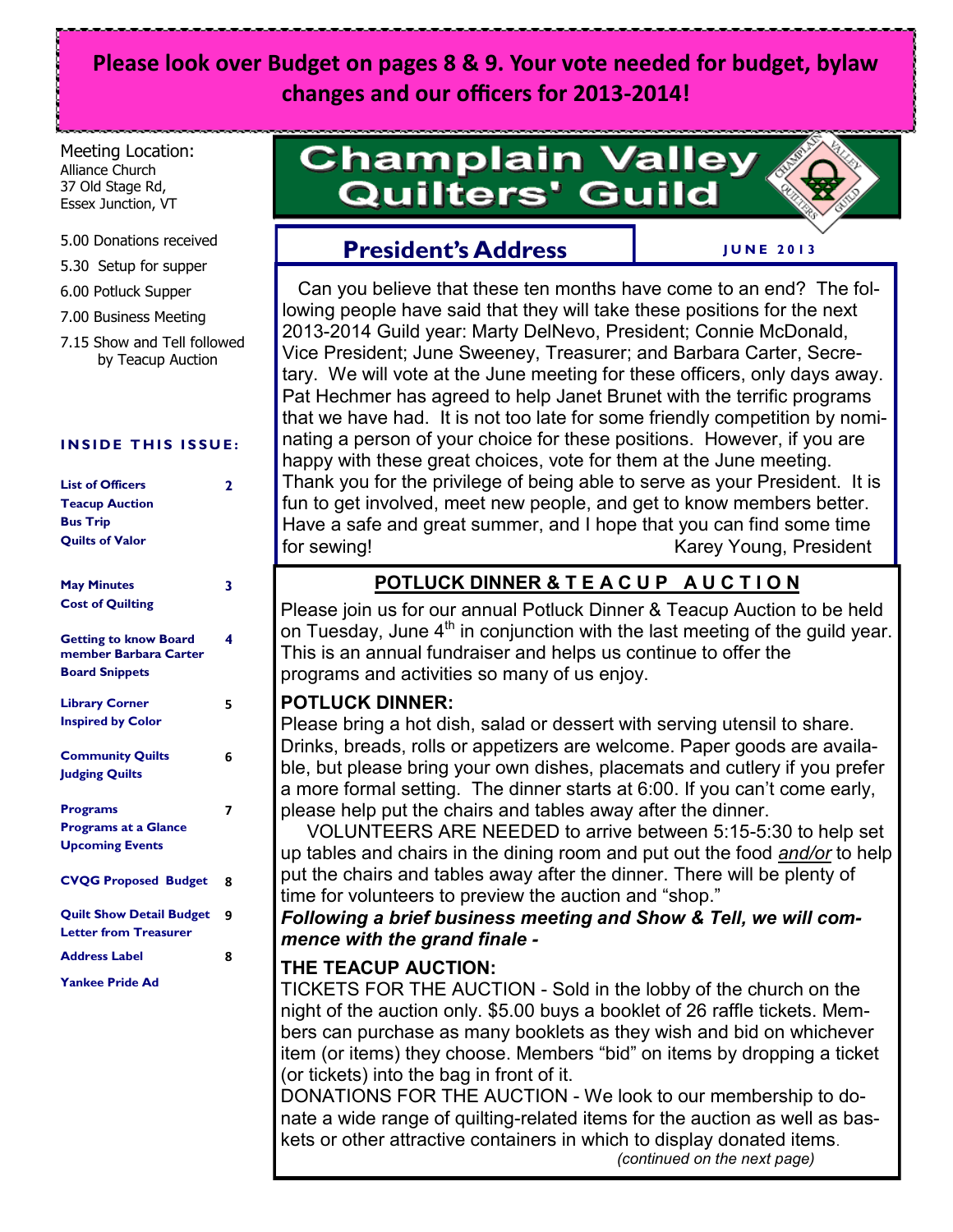## **Bus trip to the Mancuso Quilt Show in Manchester, NH**

 A bus trip is being planned for Saturday, August 17, 2013 to attend the Mancuso Quilt Show in Manchester, NH. The bus will leave Knight Lane in Williston at 7:00 am with additional pick-ups at the Richmond Park and Ride (Exit 11) and the Barre Park and Ride (near the Berlin Mall). We will stop at McDonalds in White River Junction for breakfast and coffee. We plan on leaving Manchester in time to return to Williston around 7:00 PM

 The cost of the bus trip is \$42.50, but we can lower our cost to \$30.00 if we have 50 or more participants. Let's fill up the bus, and we can spend our savings on buying more fabrics at the show. Entry to the show is \$10.00 per person for groups over 20. This is a savings of \$2.00 per person if you come on this bus trip with our group.

 If you are interested in participating in this bus trip, please contact me at our June Guild meeting, or send me an email at [sspdy@aol.com.](mailto:sspdy@aol.com) Checks or cash will be due by July15, 2013.

JEANNETTE HARRISON (21 Walnut Lane, Essex Junction, VT 05452 Tel: 871-5025)

## **Quilt of Valor MYSTERY.**

I will accept completed tops at the June meeting. If anyone feels rushed, note that I will accept them in September as well. I am planning another Mystery for next year, 2014. Please consider joining us in the mystery.

 I plan on designing the mystery quilt myself so we will start after the Quilt show. Thank you to all who have participated, I hope to have most of them quilted by the end of the summer, If anyone has tops for me through the summer please contact me and we can make arrangements for me to pick them up. I will be turning 8 to 12 over to the Vermont representative by the 2nd of June.

Andre Emmell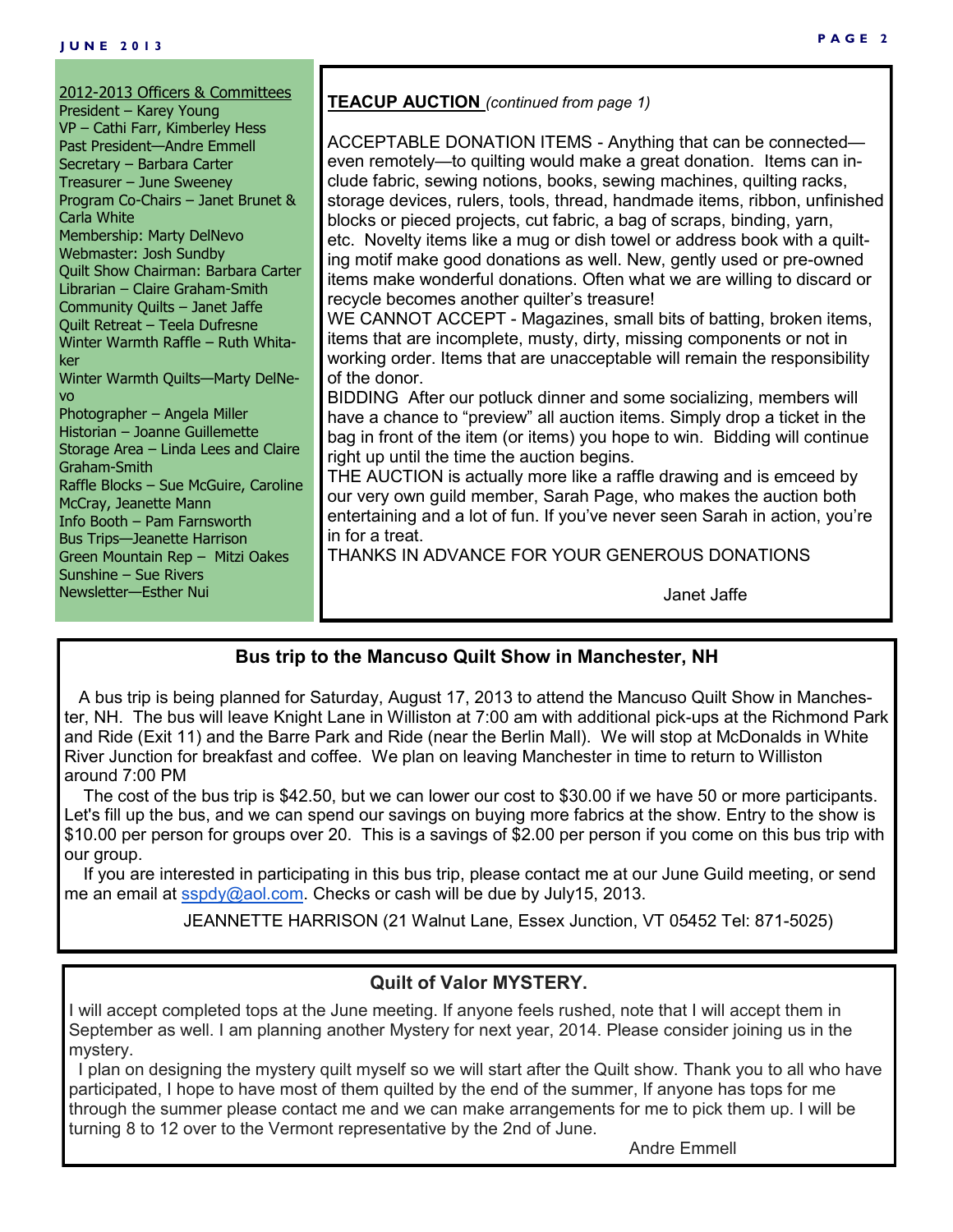## **Champlain Valley Quilters' Guild, May 7th, 2013**

 President Karey Young welcomed members and guests to the meeting. She read a letter from Mitzi Oakes reminding members of the next meeting of the Green Mountain Guild and asking if anyone would be available to drive her to meetings. Their next board meeting will be May  $9<sup>th</sup>$  at Yankee Pride.

 Quilt Show chair Barbara Carter asked members to consider volunteering for the show. A chair of volunteers is still needed. The raffle quilt is at the quilters and will be displayed at the June meeting. Phyllis Billings is signing up people now for selling raffle tickets at the fair. Registration forms for quilts will be on the website and available at the June meeting. Deadline for entries is the September meeting. Members were urged to read the newsletter article Marty DelNevo wrote for the May newsletter to be aware of changes in the judging.

 Program co chair Janet Brunet introduced the speaker, Dianne Hire who described her quilt journey and illustrated it with slides. The minutes of the April meeting were approved as printed on motion of Andre Emmell and Linda Lees. The budget for next year and by law changes as printed in the May newsletter will be voted on at the June meeting.

 Janet Jaffe outlined the procedure for the tea cup auction to be held in June. No magazines will be accepted, and containers for goods are being requested. As Community Quilts chair, she announced quilts will be accepted at the June Meeting but kits will not be available to take out. Members may call Janet to get a kit. 90 quilts have been turned in, and Janet thanked everyone who has worked on Quilts this year. The May workshop has been cancelled. A workshop will be held in the summer. A project to make quilts for Alzheimer's patients is being started. Rita Bortz, Linda Lees and Carla White returned several quilts that have come back from the Pace program. Jeanette Harrison announced a bus trip is being planned to the Mancuso show in Manchester for August  $17<sup>th</sup>$ .

 Pam Farnsworth presented the name tag raffle prize to Michelle Cummings. The Quilts of Valor raffle prize was won by Barbara Harrison. Ruth Whitaker announced the raffle raised \$140.00, the largest raffle fundraiser this year..Sue McGuire awarded the raffle blocks to Lisa Patel. The meeting was adjourned for Show and Tell on motion of Rita Bortz and Audrey Moore..

Barbara Carter

#### **The Cost of Quilting**

 I thought it might be a nice idea to explain some of the costs of the guild's operations since we are voting on the budget in June. You may notice, in your enrapt perusal of the financials, that we spend money each year on storage units. We rent two storage units – one in Shelburne and one in Essex. I'd like to explain a little about each of the units.

 The Shelburne storage unit houses the equipment owned by the guild, such as the frames for hanging quilts at the show, the sandwich boards that advertise our annual quilt show, and other extraneous supplies. It is a 5x10 unit that we have outgrown and are currently in the process of finding a larger one with more organizational capacity. As a note, the quilt frames are not only used for our show but they are also rented to other quilt guilds for their shows which serve to defray some of the costs of renting the unit.

 The Essex storage unit, also a 5x10 unit, holds the voluminous material and supplies used for the community quilts. The community quilts program is an important outreach effort for the guild. Our mission (paraphrased) is to promote the art and love of quilting through education and outreach. The community quilts program certainly does that! There has been a suggestion about presenting the budget and costs of storage for this unit to the community quilts line item so it will better reflect the amount spent on this valuable effort. That will be discussed at a board meeting but feel free to weigh in on it.

 The guild library has grown significantly and storage of the books is under discussion. Currently, members house the library by bringing crates of books home with them through the summer and between meetings. As a guild, we are not paying for the storage of our library but this is something to be considered. Thoughts are welcome.

June Sweeney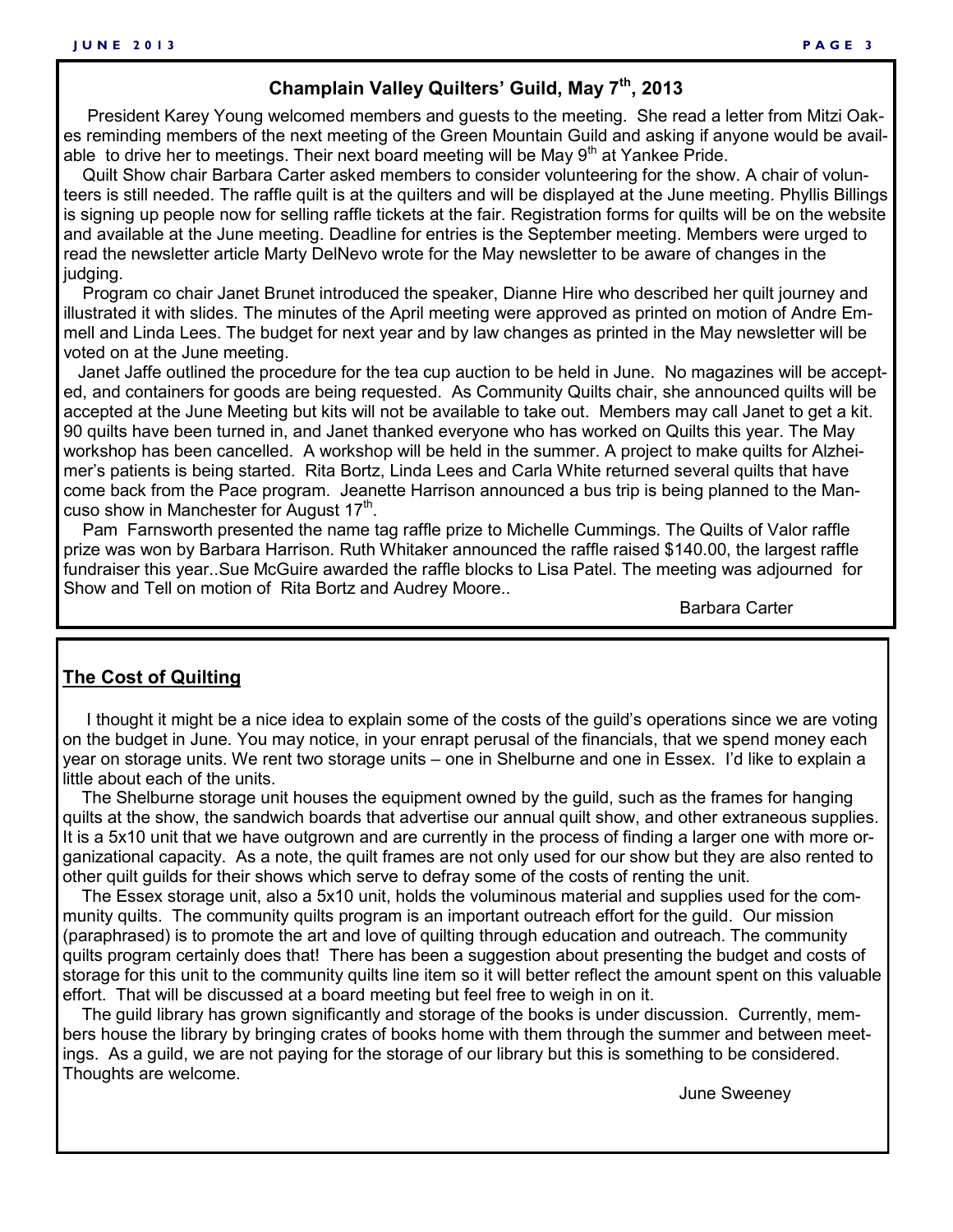#### **GETTING TO KNOW YOUR BOARD MEMBERS! BARBARA CARTER**



My quilting journey didn't start with quilts but with learning to use the sewing machine when I was in eighth grade. My teacher was an ancient, it seemed, spinster who had taught my Mom to sew in high school. I was anxious to learn at school because my mother wouldn't let me use her machine until I had been properly taught at school. I didn't succeed at one thing we were taught. We all waited until the teacher's back was turned and then jammed the needle on the table to avoid using a thimble.

 I have never felt comfortable with the old fashioned hard thimble. I started out by sewing doll clothes for my younger sister and then clothes for myself and my sisters. I still recall pleating widths of fabric into a waistband to make the huge skirts everyone wore. I have sewed clothes ever since then, the latest being Halloween costumes for my grandchildren.

 I started learning about quilting when a quilt shop opened in the new North End of Burlington in the early eighties. I learned the basics while making pillows and door hoops and even started a sampler quilt. The first "real" quilt I made was for my youngest niece who turned thirty last month. I made her a trip around the world using Eleanor Burns' first method. My mother looked on with bemusement and commented that she didn't think my grandmother would approve of my hand quilting. (I did big stitch quilting long before Joe Cunningham!!)

 I joined the guild in the mid nineties, coming to meetings by myself and sitting in the back of the sanctuary. I knew several members from other parts of my life but didn't really get friendly with many others. Then a friend joined and we started going on the bus trips and soon the faces seemed to be friendlier. I actually volunteered to be president, because running a meeting was something I knew how to do. That and working on the quilt show opened up so many opportunities to meet people that I have never regretted any of it.

 I am a traditional quilter, and I love the old patterns. I have a gorgeous Dresden plate quilt made by one grandmother and a tattered bow tie given to me by the other grandmother when I was six. I love the friendly atmosphere when I go to a community quilt workshop, or a guild meeting or even a show committee meeting. I've been struggling with macular degeneration since February and my biggest worry is that I will not be able to sew and quilt. I treasure the guild, its members and all we do for others.

Barbara Carter

#### **May Board Snippets**

\*\*\*\*Jenny Russell and Kat Salemo, who will be doing the library next year suggested several ways to make the library easier to manage.

\*\*\*\* discussed an alternate place for next year's November meeting

\*\*\*\* planned a pot luck supper for June for all board members and committee chairs

Barbara Carter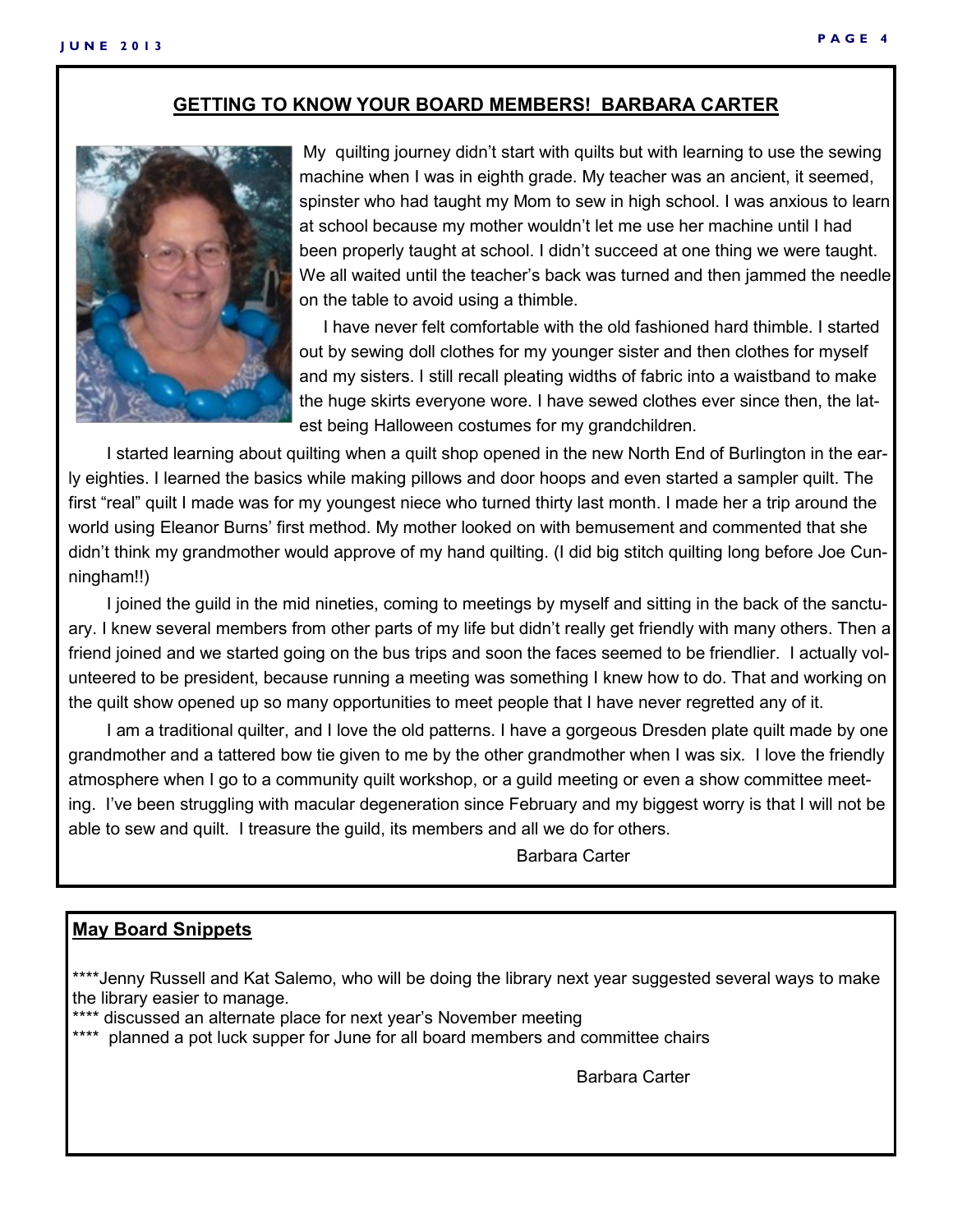#### **Library Corner**

We are excited to be taking over the library position for the quild! We are going to be making some changes to our library and how the check-out system works. We would love to collect your feedback on the library – you can access our survey at [http://www.surveymonkey.com/s/SGNT2F6.](http://www.surveymonkey.com/s/SGNT2F6) Also, if you have any library books at home, please be sure to bring them to our next meeting.

Thanks! Jenny Russell & Kat Salemno

|                                      | <b>CVQG Library</b>                                   |                           | <b>Title</b>                                |  |  |
|--------------------------------------|-------------------------------------------------------|---------------------------|---------------------------------------------|--|--|
|                                      |                                                       | Anderson, Alex            | <b>Quilts for Fabric Lovers</b>             |  |  |
|                                      | <b>OVERDUE BOOKS - Please check your bookshelves!</b> |                           |                                             |  |  |
| <b>Author</b>                        | <b>Title</b>                                          | Bostwick, Marie           | Books due back in June 2013                 |  |  |
| Bostwick, Marie                      | Threading the Needle                                  | Chiaverini, Jen-<br>nifer | Author                                      |  |  |
| Carlson, E.H.                        | Trip to Ireland                                       | Collins, Sally            | <b>Mastering Precision Piecing</b>          |  |  |
|                                      | Seven Sisters                                         | Hargrave, Harriet         | Quilter's Academy, Volume 3, Junior<br>Year |  |  |
| Fowler, Earlene<br>Hargrave, Harriet | Heirloom Machine Quilting                             | Hawley, M'liss<br>Rae     | <b>Fat Quarter Bags</b>                     |  |  |
|                                      |                                                       | Hughes, Rose              | Dream Landscapes                            |  |  |
| Horton, Roberta                      | An Amish Adventure                                    | Woodworth,                |                                             |  |  |
| Martin, Nancy                        | A Treasury of Scrap Quilts                            | Judy                      | <b>Freemotion Quilting</b>                  |  |  |
| McDowell, Ruth                       | Spectacular Quilts from Traditional Blocks            |                           | DVD's due back in June 2013                 |  |  |
| Wolfrom, Joen                        | Visual Coloring: A Foolproof Approach to<br>Color     | Lawler, Mickey            | Painting Landscape Fabric                   |  |  |

#### **INSPIRED BY COLOR 2013 Quilt Show**

Planning is continuing for our quilt show to be held at The Field in Shelburne on October 19<sup>th</sup> and 20<sup>th</sup>. We are still looking for more people to help including a chair for next year. Several members of the committee would also welcome someone to work with them this year and perhaps take over the job next year. It can seem like a tremendous job and a whole lot of work. But it is doable because everyone works together and is really supportive in all aspects.

We do have fun, we do work hard, but the satisfaction felt when the show opens its doors at the reception is tremendous. It's also one of the best ways to meet and get to know other members of the guild. It changes the whole guild experience when you enter the meeting and see all the people you have worked with at the show smiling at you.

 I wondered if we could match last year's raffle quilt which was breathtaking and made ticket sales easier and we did very well on the sale.. This year Collette Kaiser and her crew have done it again. The quilt is dazzling and hopefully will be ready to be shown at the June meeting we hope. It is at the quilter now. Just wait until you see it. If this quilt doesn't inspire you to do something with color, I don't know what will.

 Watch the website for the registration form for entering your quilts for the show and be sure to read Marty's article in the May newsletter which outlines some changes we made in the judging rules in answer to comments made in the survey. There will be forms at the June meeting for you to pick up, and the deadline for returning them is the September meeting. Consider joining the committee and helping in some way. You won't be sorry!!!

Barbara Carter 863 5212 [bacarter64@comcast.net](mailto:bacarter64@comcast.net)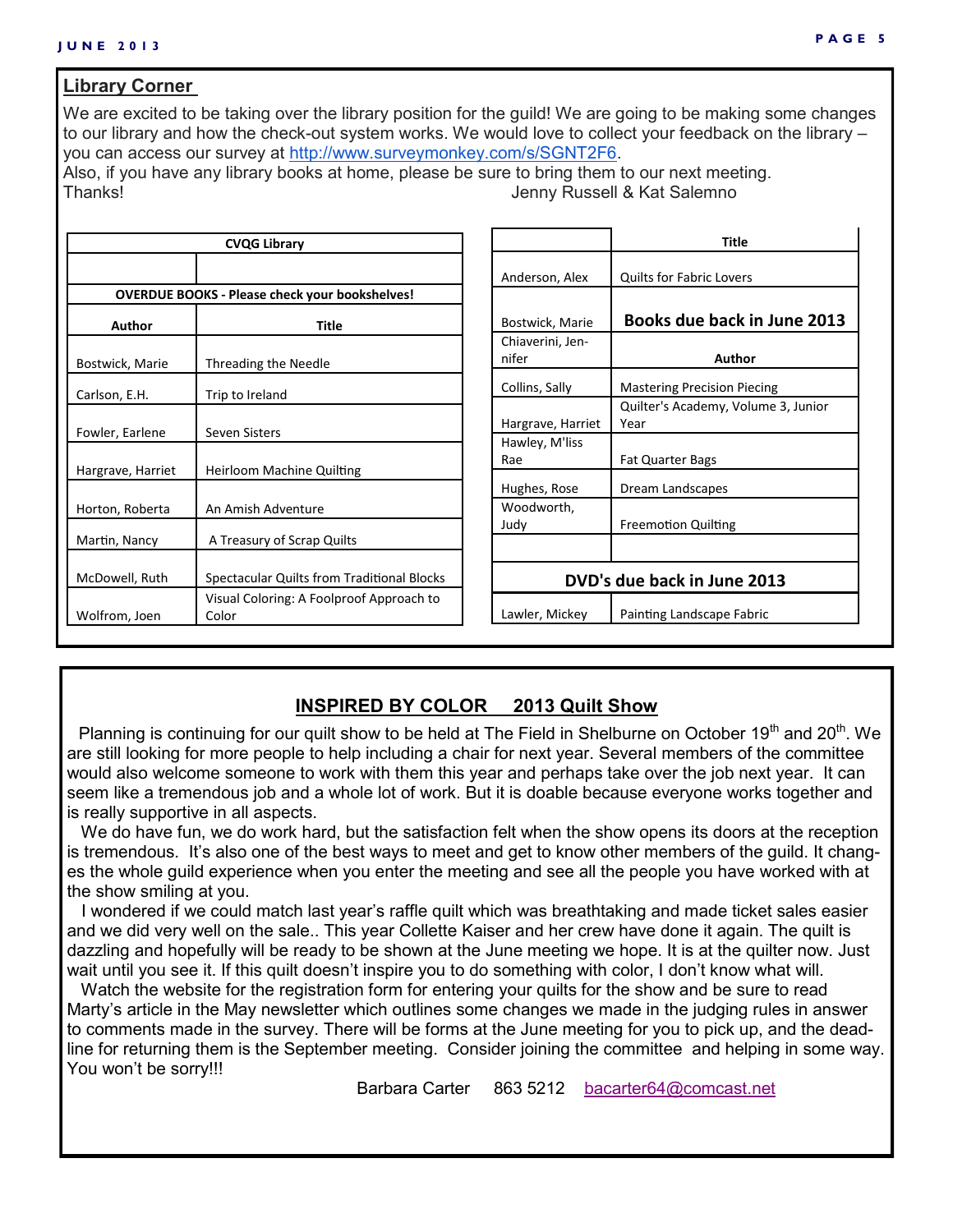#### **COMMUNITY QUILTS**

 I'd like to take this opportunity to thank everyone who helped make Community Quilts so successful during the 2012-2013 guild year. We couldn't have done it without you. No effort was too small, went unnoticed or was unappreciated. Some of you hand stitched, some quilted, some tied, some pieced, some sorted, some cut, some made kits, some ironed, some prepared or attached bindings, some delivered quilts, some sewed on labels, some offered suggestions for donations. More than a few helped me keep my head screwed on straight.

 We made quilts that ranged in size from the teensiest of blankets for sick infants to king-sized blankets for disaster survivors. We donated quilts for veterans, for the elderly, for children both sick and healthy, for survivors of domestic abuse, for oncology patients, for the homeless, for teens, for Alzheimer's patients, for folks traveling to the area for medical treatment, for shut-ins, and for families. We made beds for humane societies. We donated tops and fabrics to nonprofits serving children around the nation. We donated quilts to local non-profit groups that were used to raise funds so that they might continue to be of service.

 We worked as individuals and in groups. We gathered together at workshops and stitched alone in our homes. We taught and we learned and laughed and ate and, most important, we gave of ourselves. It is truly a gift we possess—this ability to bring tangible comfort to others.

 As we break for the summer, please feel free to contact me at any time with suggestions, questions, requests for donations or offers to help. While the guild may be on hiatus, people in need get no such respite. I look forward to September and to our continued work together as a community of quilters for the good of the larger community that surrounds us. We hope to continue to donate to groups with whom we are currently connected and to initiate an Alzheimer's Busy Quilt Project. Whatever your skill level, please consider joining us in whatever way suits you.

Have a wonderful summer.

Janet Jaffe 878-2344 [janetejaffe@gmail.com](mailto:janetejaffe@gmail.com)

#### **JUDGING QUILTS AT OUR SHOW**

 For the past several years Wilma Gatti and I, Linda Lees, have been tally clerks for the judging at our show. We're the ones who add up the points each judge as given a particular quilt, divide by the number of judges and thus determine the score and whether that particular quilt merits a ribbon. The final score for a particular quilt determines the color of the ribbon.

I would like to clarify some points that came up during a question period at our April Guild meeting.

- Each judge looks at each quilt by itself and judges it on its own merits. One quilt is NOT compared with another.
- The judges do NOT know who made a quilt or how many people worked on it. So they do not know, for instance, whether it was pieced or appliquéd by one person and quilted by another. They are not judging the maker(s); they are judging the quilt.
- If there is more than a nine point difference between the judges' scores on a particular quilt, we ask ALL the judges to reconsider the quilt and, perhaps, compromise a little. In other words and for instance, if the scores that judge A gives a particular quilt add up to 93, judge B's scores add up to 91 and judge C's scores add up to 81, we ask all three judges to look at the quilt again and hopefully, make adjustments to their scores. Sometimes they are willing to and sometimes they are not. Unfortunately, we cannot force them to reconsider.

I hope this is helpful information for you. If you have other questions please ask me. I will do my best to answer them. I've found that judge's comments on my quilts can be very useful to me as a quilter, so I encourage you to enter a quilt, or several quilts, in our show.

Linda Lees.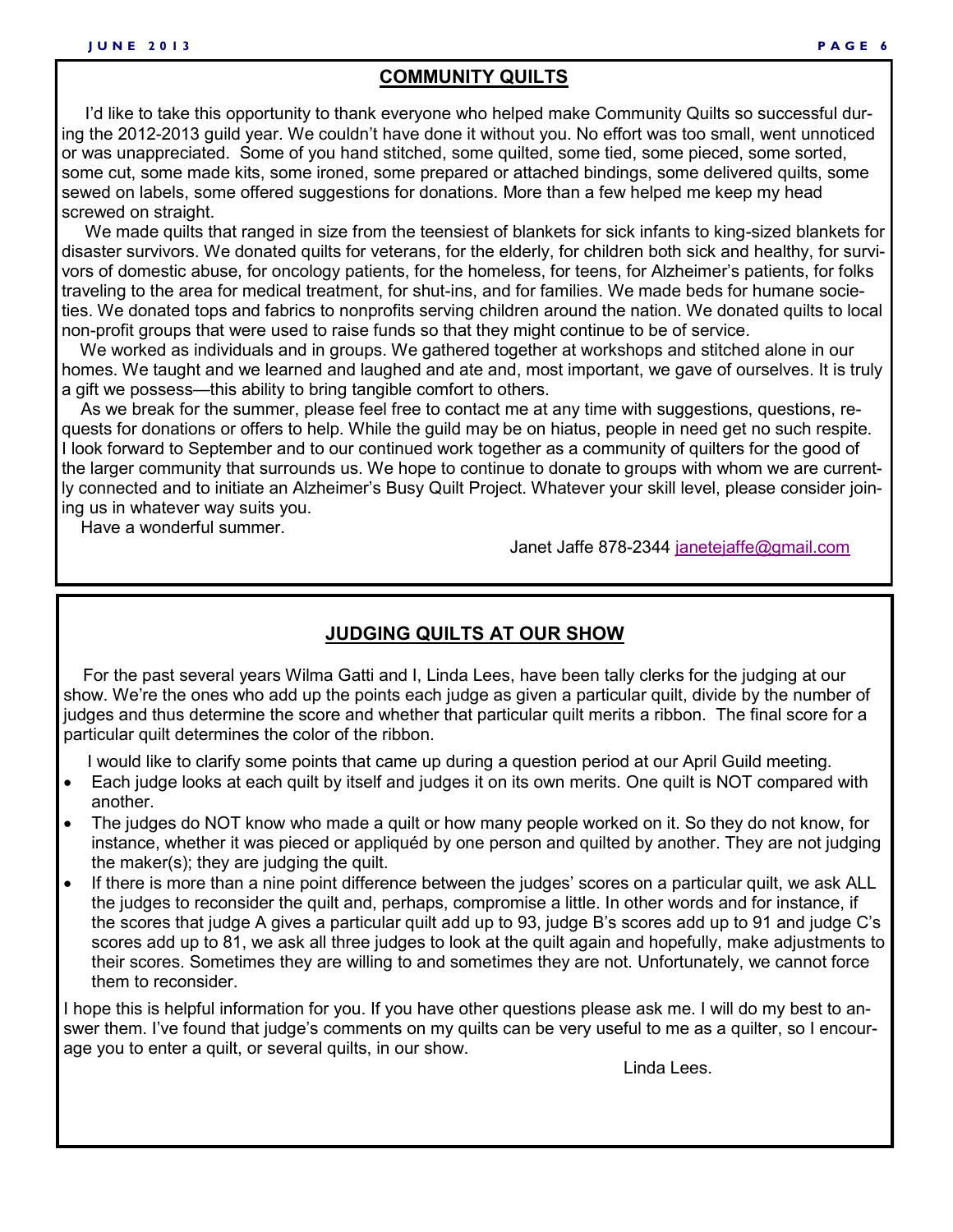#### **Quilt Show Publicity**

Information about our quilt show appears in a large number of online calendars. If you come across a website or publication where we should advertise, please let us know.

Soon we will be delivering posters and flyers to quilt shops, tourist venues, etc. If you plan on attending a quilt show, quilt shop or tourist destination over the summer, please consider dropping off some flyers/ posters. I will have them at the June meeting; if you let me know beforehand, I will have a packet made up for you. Janet Brunet, Long Term Publicity (programs@cvqgvt.org)

#### **June 4, 2013: Potluck Dinner and Teacup Auction**

Our end of the year program is an auction of goodies and a pot luck dinner

#### **PROGRAMS AT A GLANCE**

#### **Coming Next Year!**

October: [Mary Sorensen](http://www.maryappliques.com/) November: [Pam Weeks](http://www.pamweeksquilts.com/) April: [Gyleen Fitzgerald](http://www.colourfulstitches.com/) May: [Rayna Gillman](http://www.studio78.net/)

#### **Upcoming Area Quilt Shows**

**May 31-June 1 East Coast Quilters Alliance 3 A Quilters' Sampler Nashua, NH** [Sarah@aquiltersgathering.com](mailto:Sarah@aquiltersgathering.com)

**May 31-June 2 Quilter's Connection 2013 Quilt Show Watertown, MA** [www.quiltersconnection.org](http://www.quiltersconnection.org)

#### **June 28-30**

**Vermont Quilt Festival Champlain Valley Expo Essex Junction, VT** <http://www.vqf.org/>

#### **June 28-29**

**Material Girls Quilt Show Leominster,MA** [www.materialgirlsquiltguild.org/](http://www.materialgirlsquiltguild.org/)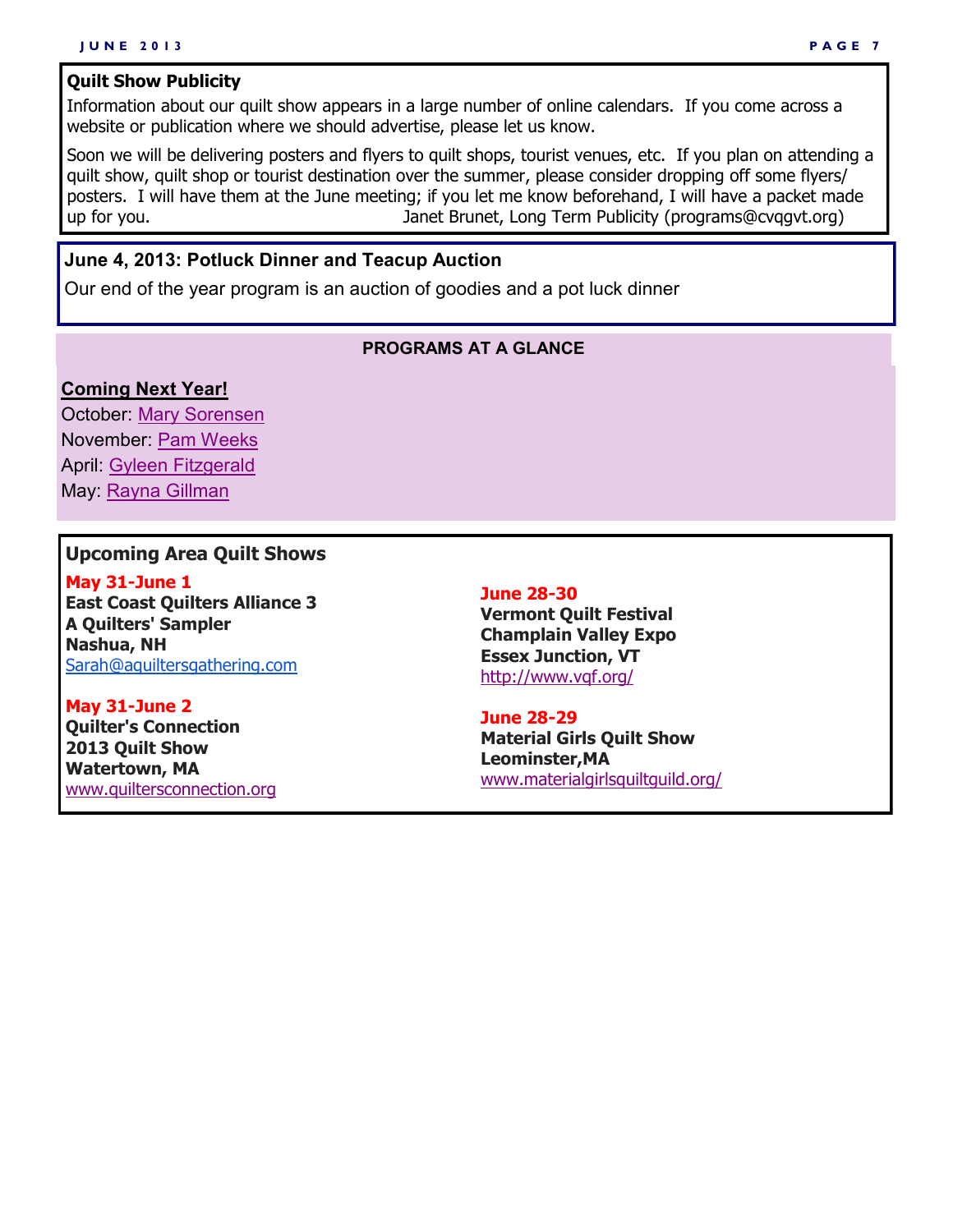|                                               | Champlain Valley Quilt Guild |                 |          |                |             |             |
|-----------------------------------------------|------------------------------|-----------------|----------|----------------|-------------|-------------|
|                                               | Proposed 2014 Budget         |                 |          |                |             |             |
|                                               |                              |                 |          | Actual 2013 to |             |             |
| <b>Membership Fees</b>                        | Income                       | <b>Expenses</b> | Net      | 4/10/13        | Actual 2012 | Actual 2011 |
| Membership Income                             | 5,675                        |                 | 5,675    | 5,000          | 4,475       | 4,355       |
| Membership expense                            |                              | 400             | (400)    |                | (156)       | (200)       |
| Net membership income                         |                              |                 | 5,275    | 5,000          | 4,319       | 4,155       |
| Other income                                  |                              |                 |          |                |             |             |
| <b>Contributions received</b>                 | 200                          |                 | 200      | 70             | 430         | 185         |
| <b>Guest Fees</b>                             |                              |                 | ٠        |                | 40          | 105         |
| Interest income                               | 200                          |                 | 200      | 70             | 261         | 227         |
| <b>Pin Sales</b>                              |                              |                 | ٠        | 55             | ٠           | ۰           |
| Quilt frame rentals                           | 450                          |                 | 450      | 366            | 200         | 450         |
| <b>Teacup Auction</b>                         | 700                          |                 | 700      | ٠              | 750         | 554         |
| Total other income                            |                              |                 | 1,550    | 562            | 1,682       | 1,521       |
| Cost of operating quild                       |                              |                 |          |                |             |             |
| Accounting                                    |                              |                 |          |                | (10)        |             |
| Discretionary                                 |                              | 400             | (400)    | (64)           |             |             |
| Donation                                      |                              | 500             | (500)    | (300)          | (350)       | (90)        |
| Dues, memberships                             |                              | 25              | (25)     |                | (25)        | (25)        |
| Equipment, software, frames                   |                              | 1,000           | (1,000)  | (580)          | (891)       | (209)       |
| Historian                                     |                              | 70              | (70)     |                |             |             |
| Insurance                                     |                              | 400             | (400)    | (346)          | (200)       | (196)       |
| <b>Office Supplies</b>                        |                              | 350             | (350)    | (262)          | (174)       | (117)       |
| Rentals                                       |                              | 1,000           | (1,000)  | (980)          | (75)        | (775)       |
| Storage units                                 |                              | 1,500           | (1,500)  | (1, 330)       | (1, 308)    | (981)       |
| Total cost of operating guild                 |                              |                 | (5, 245) | (3,862)        | (3,033)     | (2, 392)    |
| Available to pay member benefits              |                              |                 | 1,580    | 1,700          | 2,968       | 3,284       |
| <b>Member benefits</b>                        |                              |                 |          |                |             |             |
| Programs                                      |                              | 6,000           | (6,000)  | (3,621)        | (3, 298)    | (5, 133)    |
| Programs - Christmas                          |                              | 300             | (300)    |                | (231)       | (253)       |
| Workshops                                     | 2,500                        | 2,500           | ٠        | 1,049          | 97          | 394         |
| Library                                       |                              | 200             | (200)    | 50             | (362)       | (398)       |
| Newsletter                                    |                              | 200             | (200)    | (384)          | (499)       | (595)       |
| <b>Bus trip</b>                               |                              | ÷               |          | 24             | ä,          | (116)       |
| Weekend retreat                               | 9,000                        | 9,000           | ۰        | 4,108          | (251)       | 775         |
| Total cost of member benefits                 |                              |                 | (6,700)  | 1,226          | (4,545)     | (5, 327)    |
| Cash available for other guild activities     |                              |                 | (5, 120) | 2,925          | (1, 577)    | (2,043)     |
| Other Guild Activities                        |                              |                 |          |                |             |             |
| <b>Community Quilts</b>                       |                              | 2,000           | (2,000)  | (1, 362)       | (1,994)     | (1, 543)    |
| Quilts of Valor                               | 300                          | (300)           |          | 217            |             |             |
| Stocking program                              |                              |                 | ۰        | ۰              | (600)       | (500)       |
| Total cost of other guild activities          |                              |                 | (2,000)  | (1, 146)       | (2, 595)    | (2,043)     |
|                                               |                              |                 |          |                |             |             |
| Cash Increase or (decrease) before Quilt show |                              |                 | (7, 120) | 1,780          | (4, 171)    | (4,086)     |
| <b>Quilt Show</b>                             | 15,415                       | 9,845           | 5,570    | 5,570          | 3,878       | 4,108       |
| Total Cash Increase or (decrease)             |                              |                 | (1,550)  | 7,350          | (294)       | 22          |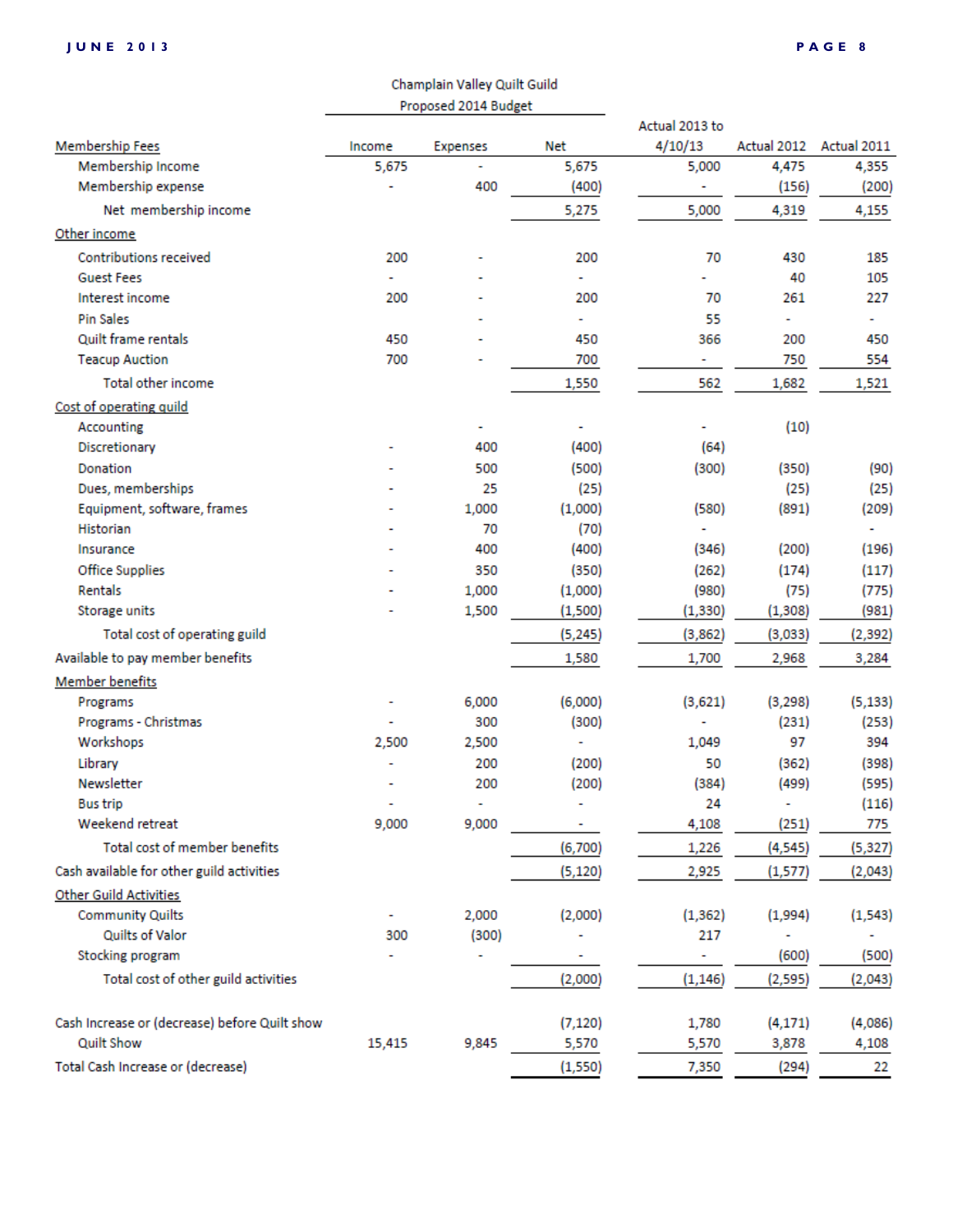#### Champlain Valley Quilt Guild **Quilt Show Detail**

|                                  | Proposed    | Actual 2013 |             |             |
|----------------------------------|-------------|-------------|-------------|-------------|
| Income                           | 2014 Budget | to 4/10/13  | Actual 2012 | Actual 2011 |
| <b>Admissions</b>                | 4,000       | 3,074       | 2,598       | 2,742       |
| <b>Vendor</b> fees               | 2,890       | 2,200       | 2,510       | 2,496       |
| <b>Silent Auction</b>            | 1,800       | 1,162       | 1,363       | 1,249       |
| <b>Registrations income</b>      | 1,000       | 700         | 855         | 925         |
| Contributions - inkind           |             |             | 87          |             |
| <b>Appraisals</b>                |             |             | 90          |             |
| Advertising                      | 500         | 75          | 150         | 275         |
| Raffle                           | 4,000       | 4,319       | 3,176       | 4,036       |
| <b>Craft Table Income</b>        | 1,225       | 698         | 634         | 536         |
| <b>Total Income</b>              | 15,415      | 12,228      | 11,464      | 12,259      |
| Expense                          |             |             |             |             |
| <b>Total Advertising expense</b> | 1,500       | 1,387       | 906         | 1,841       |
| Catalogs                         | 400         | 275         | 332         | 445         |
| <b>Craft Table Expenses</b>      | 920         | 507         | 506         | 446         |
| Decorations/display              | 175         | 309         | 293         | 84          |
| Discretionary                    | 300         |             |             | 280         |
| <b>Donation</b>                  |             |             |             | 50          |
| Insurance                        | 300         | 250         | 300         | 300         |
| Judges                           | 1,800       | 1,077       | 1,833       | 1,521       |
| Luncheon, judges                 | 200         | 211         | 192         | 243         |
| <b>Office Supplies</b>           | 250         | 70          | 77          | 10          |
| <b>Raffle Expenses</b>           | 200         | 18          |             |             |
| Reception                        | 100         | 103         | 35          | 94          |
| <b>Registrations</b>             | 100         |             | 132         | 98          |
| Rentals                          | 3,000       | 3,138       | 2,507       | 2,643       |
| <b>Ribbons</b>                   | 250         |             | 53          |             |
| Scavenger                        | 100         | 21          | 22          | 12          |
| Silent auction expense           | 50          |             | 9           | 17          |
| <b>Special Display</b>           | 200         | 324         | 389         | 67          |
| <b>Total Expense</b>             | 9,845       | 7,690       | 7,586       | 8,151       |
| Net Income                       | 5,570       | 4,538       | 3,878       | 4,108       |
|                                  |             |             |             |             |

#### **LETTER FROM THE TREASURER**

#### Hello, fellow quilters –

 Once a year the membership is asked to vote on the budget for the guild. Preceding this letter are the budget worksheets for your consideration. We will vote on it at the June meeting. Please take a gander at them and ask any questions you would like – either when you see me at the meeting or you may email me directly – [junebsweeney@gmail.com.](mailto:junebsweeney@gmail.com) For comparison purposes, I have provided some historical information on what we actually spent in 2011 and 2012 as well as the amount we have spent so far this year.

 Last year we did quite a bit of work adjusting the budget to better reflect the guild's operations. The only change in the budget for this year is an increase in the amount to be donated to the Vermont Quilt festival (VQF) for their show in June. Donors of \$500 or more are provided a  $\frac{1}{4}$  page ad in their catalog and are considered sponsors of an exhibit. Our board felt that the additional amount was important to contribute considering the level of involvement our guild has with VQF. I welcome questions, comments and suggestions on the presentation of the financials so grab the worksheets and a glass of wine and enjoy!

June Sweeney, Treasurer